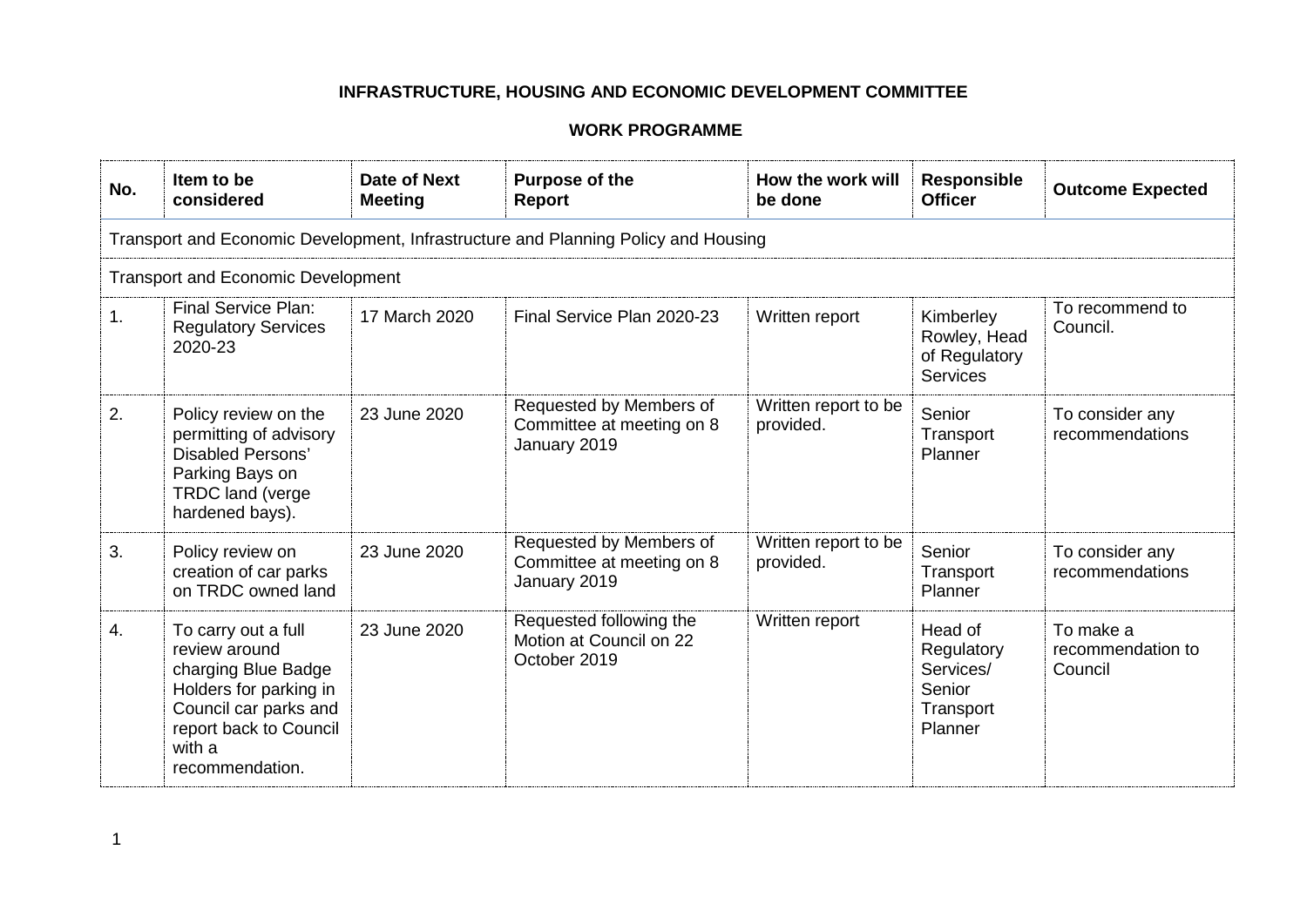| No. | Item to be<br>considered                                                                                                                          | Date of Next<br><b>Meeting</b> | Purpose of the<br><b>Report</b>                                         | How the work will<br>be done | <b>Responsible</b><br><b>Officer</b>                            | <b>Outcome Expected</b>                                    |
|-----|---------------------------------------------------------------------------------------------------------------------------------------------------|--------------------------------|-------------------------------------------------------------------------|------------------------------|-----------------------------------------------------------------|------------------------------------------------------------|
| 5.  | <b>Parking Management</b><br>Programme Update                                                                                                     | 17 November 2020               | It was agreed that this would<br>be provided on a two yearly<br>update. | <b>Written Report</b>        | Senior<br>Transport<br>Planner                                  | To consider any<br>recommendations.                        |
| 6.  | <b>Three Rivers Cycling</b><br>and Walking Strategy<br>- Report following<br><b>Public Consultation</b><br>and Scheme<br>Development<br>Programme | 17 November 2020               | It was agreed that this would<br>be provided on a two yearly<br>update. | <b>Written Report</b>        | Senior<br>Transport<br>Planner                                  | To consider any<br>recommendations                         |
| 7.  | Report on<br>Development<br>Management, Local<br><b>Land Charges</b><br>Searches and Parking<br>Services fees and<br>charges                      | 17 November 2020               | For information and for audit<br>trail                                  | <b>Written Report</b>        | Kimberley<br>Rowley<br>Head of<br>Regulatory<br><b>Services</b> | To consider any<br>recommendations                         |
| 8.  | <b>Draft Service Plans</b><br>2021-24:<br>• Regulatory Services<br>(with regard to<br>parking, better<br>buses) and any<br><b>PIDs</b>            | 17 November 2020               | Draft Service Plans 2021-24<br>and any PIDs                             | Written report               | Kimberley<br>Rowley<br>Head of<br>Regulatory<br><b>Services</b> | To consider draft<br>service plans 2021-24<br>and any PIDs |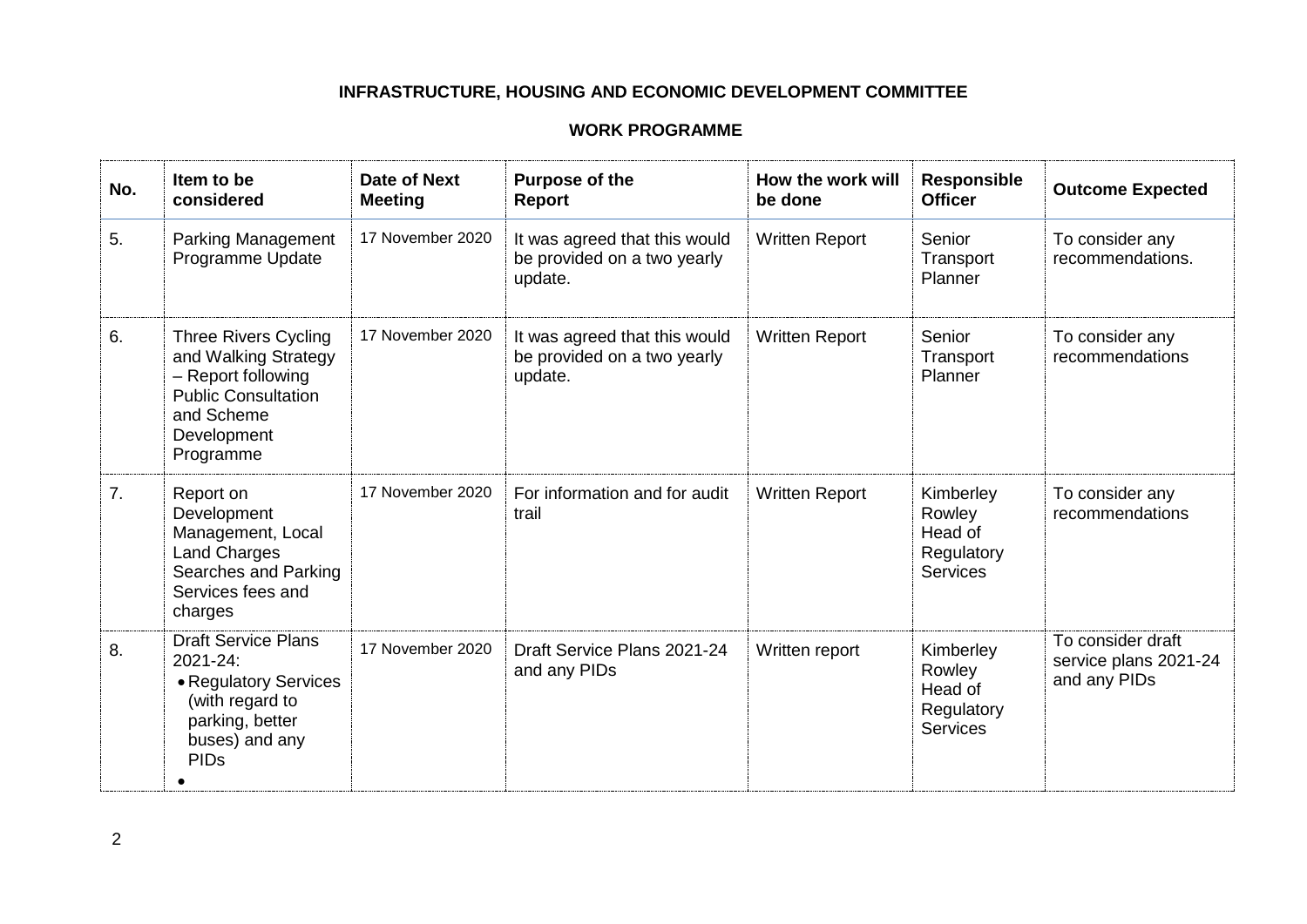| No. | Item to be<br>considered                                                                              | Date of Next<br><b>Meeting</b>                                                                                                                        | Purpose of the<br>Report                    | How the work will<br>be done | Responsible<br><b>Officer</b>                                | <b>Outcome Expected</b>                                                       |  |  |
|-----|-------------------------------------------------------------------------------------------------------|-------------------------------------------------------------------------------------------------------------------------------------------------------|---------------------------------------------|------------------------------|--------------------------------------------------------------|-------------------------------------------------------------------------------|--|--|
|     | Infrastructure and Planning Policy                                                                    |                                                                                                                                                       |                                             |                              |                                                              |                                                                               |  |  |
| 1.  | <b>Final Service Plan:</b><br>Economic and<br>Sustainable<br>Development 2020-23                      | 17 March 2020                                                                                                                                         | Final Service Plan 2020-23                  | Written report               | Claire May,<br>Head of<br>Planning<br>Policy and<br>Projects | To recommend to<br>Council.                                                   |  |  |
| 2.  | Reports on<br>Conservation<br>Appraisals                                                              | <b>The</b><br>Rickmansworth<br>Conservation<br>Area report to<br>Committee during<br>2020/21<br><b>Cedars Estate</b><br>report deferred<br>until 2020 | Update on conservation area<br>appraisal.   | Written report.              | Senior<br>Planning<br>Officer                                | Pushed back to a later<br>date due to Local<br>Plans work taking<br>priority. |  |  |
| 3.  | <b>Draft Service Plan</b><br>2021-24:<br>• Economic and<br>Sustainable<br>Development and<br>any PIDs | 17 November<br>2020                                                                                                                                   | Draft Service Plans 2021-24<br>and any PIDs | Written report               | Claire May<br>Head of<br>Planning<br>Policy and<br>Projects  | To consider draft<br>service plans 2021-24<br>and any PIDs                    |  |  |
|     |                                                                                                       |                                                                                                                                                       |                                             |                              |                                                              |                                                                               |  |  |